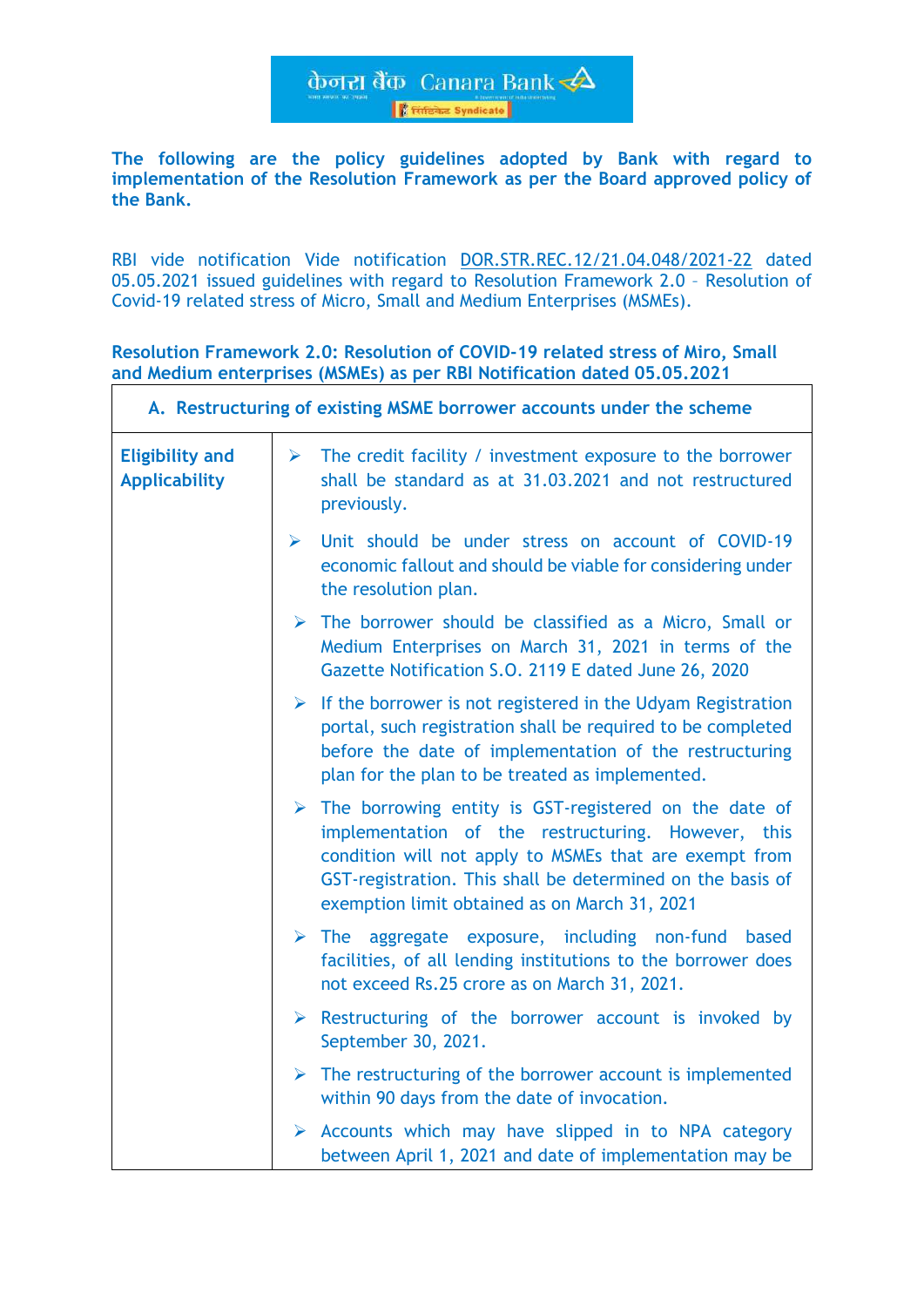|                                                            | upgraded as 'standard asset', as on the date of<br>implementation of the restructuring plan.                                                                                                                                                                                                                                                                                                          |
|------------------------------------------------------------|-------------------------------------------------------------------------------------------------------------------------------------------------------------------------------------------------------------------------------------------------------------------------------------------------------------------------------------------------------------------------------------------------------|
| <b>Restructuring</b><br>process under<br><b>Resolution</b> | The resolution plans consists of the following:<br>Rephasing / Rescheduling the repayment in case of an<br>➤                                                                                                                                                                                                                                                                                          |
| <b>Framework 2.0</b><br>for MSMEs                          | outstanding term loan with or without change in balance<br>repayment period/installments.                                                                                                                                                                                                                                                                                                             |
|                                                            | $\triangleright$ Conversion of irregularities or a portion in outstanding<br>working capital limits into WCTL (Working Capital Term<br>Loan)/ FITL (Funded Interest Term Loan) payable over a<br>period.                                                                                                                                                                                              |
|                                                            | $\triangleright$ Rescheduling the payment of interest outstanding/accruing on<br>term loans into FITL/ deferment or conversion into<br>FITL/debentures/equity.                                                                                                                                                                                                                                        |
|                                                            | B. Early Re-assessment of the Working Capital limits based on relaxed norms,                                                                                                                                                                                                                                                                                                                          |
|                                                            | extended to such MSME borrowal accounts that have already been                                                                                                                                                                                                                                                                                                                                        |
|                                                            | restructured in terms of MSME Restructuring Circulars issued before                                                                                                                                                                                                                                                                                                                                   |
| <b>Eligibility and</b><br><b>Applicability</b>             | The facility is permissible to such eligible MSME borrower<br>$\bullet$<br>accounts (in terms of Working Capital facilities only) that<br>have already been restructured previously.                                                                                                                                                                                                                  |
|                                                            | Under the facility, Bank may consider review of the<br>$\bullet$<br>working capital sanctioned limits and / or drawing power<br>based on a reassessment of the working capital cycle,<br>reduction of margins, etc. without the same being treated<br>as restructuring, in respect of accounts that have already<br>been restructured in terms of the MSME Restructuring<br><b>Circulars of Bank.</b> |
|                                                            | The early reassessment benefits may be imparted to the MSME<br>borrowal accounts, subject to compliance of the following:<br>The above measures shall be contingent on the lending<br>$\bullet$<br>institutions satisfying themselves that the same is<br>necessitated on account of the economic fallout from<br>Covid-19.                                                                           |
|                                                            | The decision with regard to above shall be taken by lending<br>institutions by September 30, 2021.                                                                                                                                                                                                                                                                                                    |
|                                                            | MSMEs should have obtained a valid 'Udyam Registration<br>Certificate and their borrowal account should be<br>'standard' on the date of sanction and disbursement, for<br>the re-assessed limits                                                                                                                                                                                                      |
|                                                            |                                                                                                                                                                                                                                                                                                                                                                                                       |